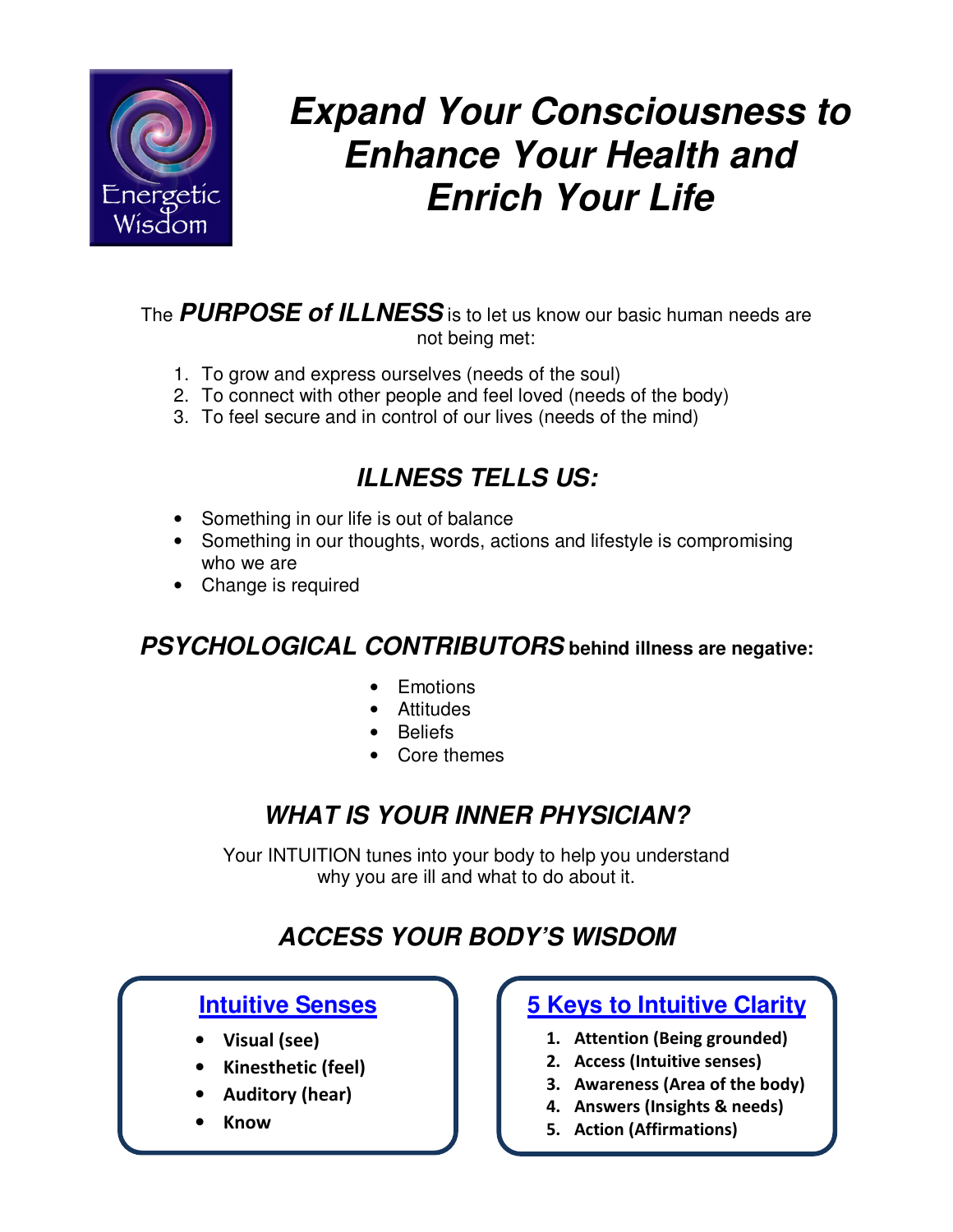# **ACCESS AND AMPLIFICATION TOOLS**



TUNE IN



INTUITION SCREEN



FLASHLIGHT

MICROPHONE



"Be prepared to be surprised at every observation." Lori Wilson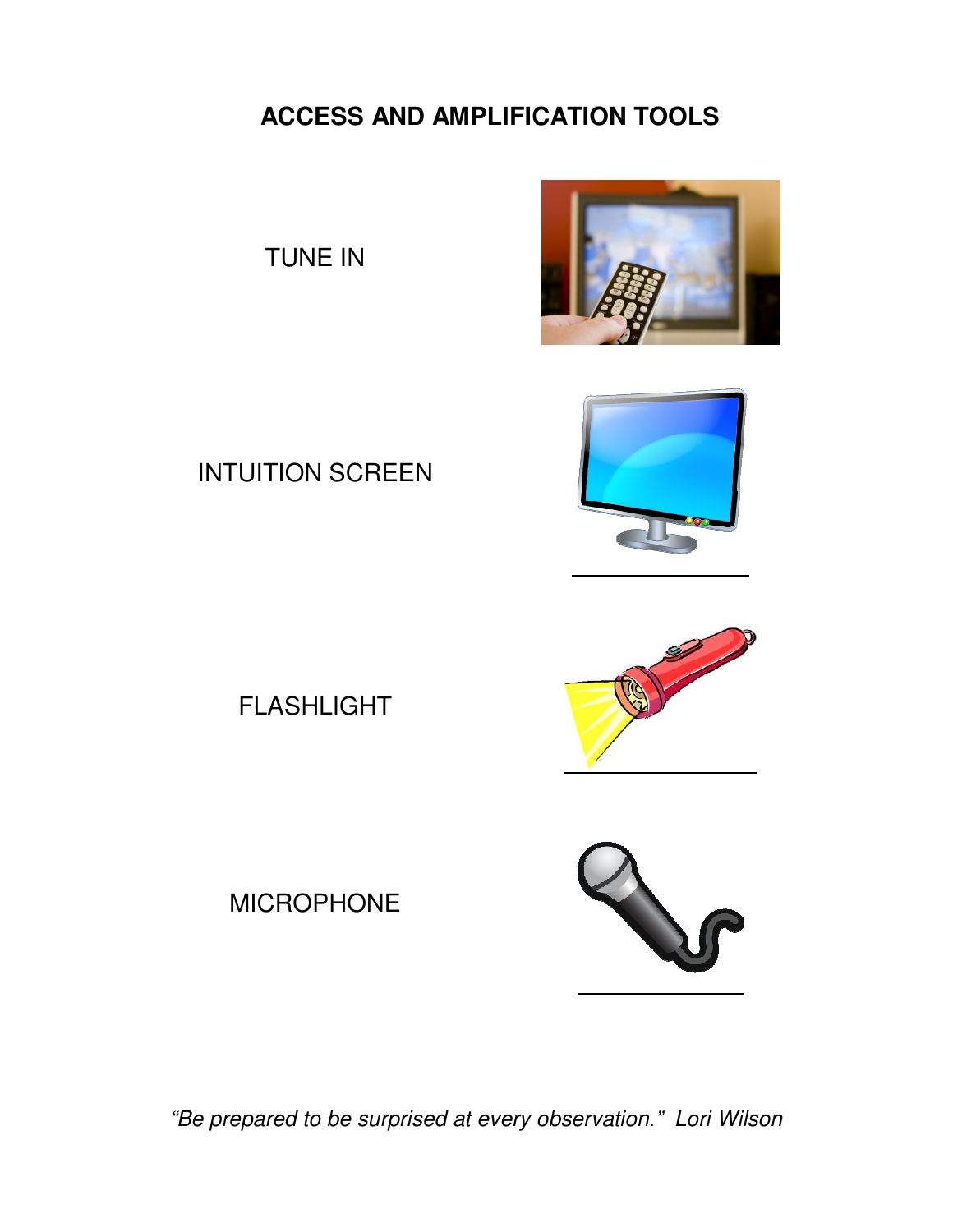#### *YOUR INNER PHYSICIAN IN ACTION – NOTICE…*

**Location in the Body:** 

**Color, temperature or other sensations:** 

**Emotions:** 

**Thoughts, attitudes or beliefs:** 

**What is out of balance:** 

**What change is required:** 

**What else does it want to tell you:** 

**What does it want / need to be healthy and balanced:** 

#### **TAKE ACTION:**

Breathe healing energy into that area and visualize it radiantly healthy

Speak an affirmation to accelerate the healing

Send love and appreciation  $\sim$  Thank your body  $\sim$  Thank your Inner Physician